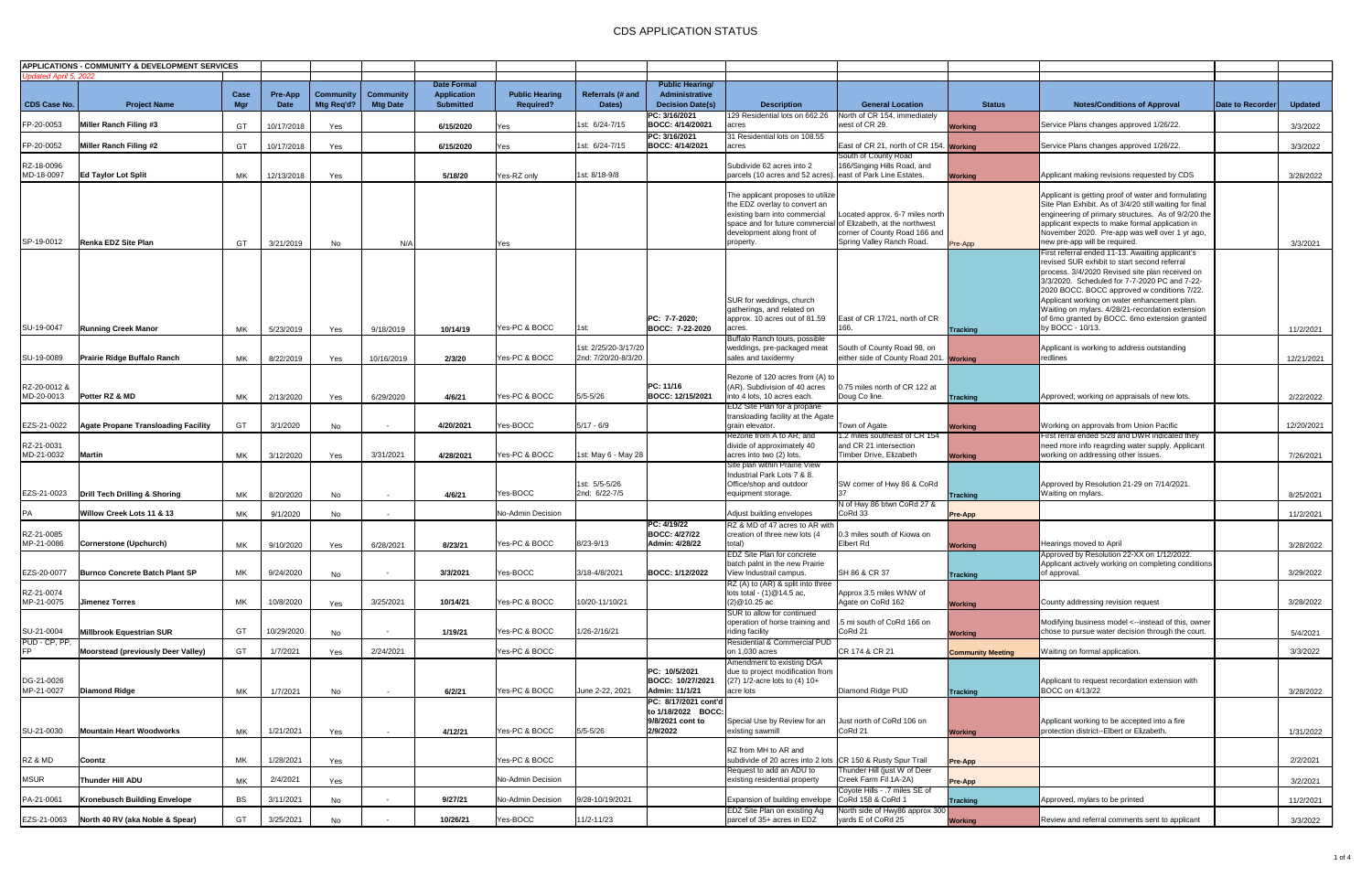|                     |                                                   |                    |                 |                         |                                     | <b>Date Formal</b>                     |                                           |                            | <b>Public Hearing/</b>                           |                                                                   |                                                      |                          |                                                                                    |                  |                |
|---------------------|---------------------------------------------------|--------------------|-----------------|-------------------------|-------------------------------------|----------------------------------------|-------------------------------------------|----------------------------|--------------------------------------------------|-------------------------------------------------------------------|------------------------------------------------------|--------------------------|------------------------------------------------------------------------------------|------------------|----------------|
| <b>CDS Case No.</b> | <b>Project Name</b>                               | Case<br><b>Mgr</b> | Pre-App<br>Date | Community<br>Mtg Req'd? | <b>Community</b><br><b>Mtg Date</b> | <b>Application</b><br><b>Submitted</b> | <b>Public Hearing</b><br><b>Required?</b> | Referrals (# and<br>Dates) | <b>Administrative</b><br><b>Decision Date(s)</b> | <b>Description</b>                                                | <b>General Location</b>                              | <b>Status</b>            | <b>Notes/Conditions of Approval</b>                                                | Date to Recorder | <b>Updated</b> |
|                     |                                                   |                    |                 |                         |                                     |                                        |                                           |                            |                                                  | Variance to front setbacks due                                    |                                                      |                          |                                                                                    |                  |                |
| /A                  | <b>Cottontail Garage</b>                          | <b>MK</b>          | 4/8/2021        | No                      |                                     |                                        | Yes-BOA                                   |                            |                                                  | to topography                                                     | Academy East Filing 3                                | Pre-App                  |                                                                                    |                  | 4/7/2021       |
|                     |                                                   |                    |                 |                         |                                     |                                        |                                           |                            |                                                  | Rezone from RA-1 to C and Site<br>Devel Plan for RV storage       |                                                      |                          |                                                                                    |                  |                |
| RZ-SDP              | LCH                                               | МK                 | 4/8/2021        | Yes                     | 5/26/2021                           |                                        | Yes-PC & BOCC                             |                            |                                                  | business with office                                              | Wind Spirit Ranch                                    | <b>Community Meeting</b> |                                                                                    |                  | 4/7/2021       |
|                     |                                                   |                    |                 |                         |                                     |                                        |                                           |                            |                                                  |                                                                   |                                                      |                          | waiting on resubmittal. Additional referral                                        |                  |                |
| FP-21-0045          | Independence Filing #2                            | МK                 | 4/15/2021       | Yes                     | 4/29/2021                           | 6/7/21                                 | Yes-PC & BOCC                             | 6/9 - 30, 2021             | PC: 11/16/21<br>BOCC: 12/15/2021                 | Final Plat for 136 single-family<br>residential lots.             | CR 158 & CR 5                                        | <b>Working</b>           | comments from Enertia (7/13/2021) and NuStar<br>(7/19/2021) provided to applicant. |                  | 8/4/2021       |
|                     |                                                   |                    |                 |                         |                                     |                                        |                                           |                            |                                                  |                                                                   |                                                      |                          |                                                                                    |                  |                |
|                     |                                                   |                    |                 |                         |                                     |                                        |                                           |                            | PC: 11/16/21                                     | Final Plat for 232 single-family                                  |                                                      |                          | Review and referral comments sent to applicant on                                  |                  |                |
| FP-21-0046          | Independence Filing #3                            | МK                 | 4/15/2021       | Yes                     | 4/29/2021                           | 7/29/21                                | Yes-PC & BOCC                             | 7/29 - 8/18, 2021          | BOCC: 12/15/21                                   | residential lots.<br>addition on a church that                    | CR 158 & CR 5                                        | <b>Working</b>           | 8/26/2021                                                                          |                  | 8/26/2021      |
|                     |                                                   |                    |                 |                         |                                     |                                        |                                           |                            |                                                  | appears to have gone through                                      | approx. .1 mi N of Hwy86 on                          |                          |                                                                                    |                  |                |
| SDP                 | <b>Reformation Church</b>                         | МK                 | 4/15/2021       | No                      |                                     |                                        | No-Admin Decision                         |                            |                                                  | the land use process, but was                                     | CoRd 3                                               | <b>Pre-App</b>           |                                                                                    |                  | 11/2/2021      |
| PUD - CP, PP,       | Turn Key General Contractors - Glen<br>Massarotti | МK                 | 4/22/2021       |                         |                                     |                                        | Yes-PC & BOCC                             |                            |                                                  | Comercial & Light Industrial<br><b>PUD</b>                        | SH 86 & CR 37                                        |                          |                                                                                    |                  |                |
|                     |                                                   |                    |                 | Yes                     |                                     |                                        |                                           |                            |                                                  |                                                                   |                                                      | Pre-App                  |                                                                                    |                  | 11/2/2021      |
|                     |                                                   |                    |                 |                         |                                     |                                        |                                           |                            |                                                  | 306 acres into 20 lots that are                                   | 0.55 miles north of SH 86 & CR                       |                          |                                                                                    |                  |                |
|                     | CP, RZ, PP, FP Daughenbaugh Ranches               | МK                 | 4/29/2021       | Yes                     |                                     |                                        | Yes-PC & BOCC                             |                            | PC: 4/19/22                                      | 10 acres each                                                     | 33                                                   | Pre-App                  |                                                                                    |                  | 8/5/2021       |
| RZ-21-0080          |                                                   |                    |                 |                         |                                     |                                        |                                           |                            | <b>BOCC: 4/27/22</b>                             | RZ 20ac of a 60ac parcel in<br>order to create 2 add'l 10+ac      | 4 miles W of CoRd21 on CoRd                          |                          |                                                                                    |                  |                |
| MP-21-0081          | Toscano                                           | МK                 | 5/13/2021       | Yes                     | 6/9/2021                            | 12/16/21                               | Yes-PC & BOCC                             | 12/20-1/10/22              | Admin: 4/28/22                                   | lots                                                              | 15-21                                                | <b>Working</b>           | Hearings rescheduled in April                                                      |                  | 3/28/2022      |
|                     |                                                   |                    |                 |                         |                                     |                                        |                                           |                            |                                                  | 87 acres from A to AR in the                                      |                                                      |                          |                                                                                    |                  |                |
| RZ-22-0006          | Ptarmigan                                         | МK                 | 5/13/2021       | Yes                     | 6/9/2021                            | 2/23/22                                | Yes-PC & BOCC                             | 2/24-3/17/22               |                                                  | existing Ptarmigan Ranch<br>subdivision                           | just north of instersection of<br>CoRd13 and CoRd178 | <b>Working</b>           |                                                                                    |                  | 3/23/2022      |
|                     |                                                   |                    |                 |                         |                                     |                                        |                                           |                            |                                                  |                                                                   |                                                      |                          |                                                                                    |                  |                |
|                     |                                                   |                    |                 |                         |                                     |                                        |                                           |                            |                                                  | site development plan in                                          |                                                      |                          |                                                                                    |                  |                |
| SP                  | <b>Dirt Dogs Holdings</b>                         | GT                 | 5/20/2021       | No                      |                                     |                                        | No-Admin Decision                         |                            |                                                  | Summit Industrial Park<br>the possibility of adding 2-3           | Summit Business Park                                 | working                  |                                                                                    |                  | 2/2/2022       |
|                     |                                                   |                    |                 |                         |                                     |                                        |                                           |                            |                                                  | more in the future. To sell                                       | -1.5 miles SE of CR-17 & CR-                         |                          |                                                                                    |                  |                |
| SP                  | <b>Sunset Nursery</b>                             | МK                 | 5/20/2021       | No                      |                                     |                                        | No-Admin Decision                         |                            |                                                  | wholesale now, but could                                          | 194                                                  | Pre-App                  |                                                                                    |                  | 11/2/2021      |
| SUR                 | <b>Ketter Outdoor Storage</b>                     | МK                 | 5/27/2021       | Yes                     |                                     |                                        | Yes-PC & BOCC                             |                            |                                                  | RV & Boat Storage for 372<br>outdoor spaces                       | West of County Road 29, south<br>of County Road 194. | Pre-App                  |                                                                                    |                  | 11/9/2021      |
|                     |                                                   |                    |                 |                         |                                     |                                        |                                           |                            |                                                  | Rezone from Agriculture (A) to                                    |                                                      |                          |                                                                                    |                  |                |
| PD-21-0069 FP-      |                                                   |                    |                 |                         |                                     |                                        |                                           | 9/29-10/20/21              | PC: 4/19/22 BOCC:                                | Residential Agriculture (RA) and West of County Road 5, north     |                                                      |                          |                                                                                    |                  |                |
| 21-0071             | Rockhaven                                         | МK                 | 5/27/2021       | Yes                     | 7/12/2021                           | 9/29/21                                | Yes-PC & BOCC                             | 2ND 12/30-1/18/22 4/27/22  |                                                  | subdivide into 7-8 lots<br>Rezone of 39.47 acres from             | of County Road 146.                                  | <b>Working</b>           | Hearings rescheduled in April                                                      |                  | 3/28/2022      |
|                     |                                                   |                    |                 |                         |                                     |                                        |                                           |                            |                                                  | Agriculture (A) to Agriculture                                    | Off County Road 21, north of                         |                          |                                                                                    |                  |                |
| RZ-21-0049          |                                                   |                    |                 |                         |                                     |                                        |                                           |                            |                                                  | Residential (AR) and Minor Plat   County Road 98. Northwest of    |                                                      |                          | Applicant to revise subdivision design to conform                                  |                  |                |
| MP-21-0051          | Craven                                            | МK                 | 6/3/2021        | Yes                     | 7/2/2021                            | 7/13/21                                | Yes-PC & BOCC                             | 7/13 - 8/3, 2021           |                                                  | for 4 lots                                                        | the Town of Elbert                                   | <b>Working</b>           | with ECSR                                                                          |                  | 2/28/2022      |
|                     |                                                   |                    |                 |                         |                                     |                                        |                                           |                            |                                                  | Rezone from A to AR & major                                       |                                                      |                          |                                                                                    |                  |                |
| RZ-CP               | <b>Lowell &amp; Sons</b>                          | GT                 | 7/15/2021       | Yes                     | 8/9/2021                            |                                        | Yes-PC & BOCC                             |                            |                                                  | plat of 32-10 acre lots                                           | NE of CR-106 and CR-5                                | <b>Community Meeting</b> |                                                                                    |                  | 11/2/2021      |
|                     |                                                   |                    |                 |                         |                                     |                                        |                                           |                            |                                                  | PUD Amendment to allow for<br>202-residential units and 115-ad    |                                                      |                          |                                                                                    |                  |                |
| PUD Amend           | <b>Sterling Crossing</b>                          | GT                 | 7/29/2021       | Yes                     |                                     |                                        | Yes-PC & BOCC                             |                            |                                                  | of open space                                                     | SE corner of CR-194 and CR-1.                        | Pre-App                  |                                                                                    |                  | 11/2/2021      |
|                     |                                                   |                    |                 |                         |                                     |                                        |                                           |                            |                                                  |                                                                   |                                                      |                          |                                                                                    |                  |                |
| RZ-MP               | <b>Schluter</b>                                   | МK                 | 7/29/2021       | Yes                     | 10/11/2021                          | 2/10/22                                | Yes-PC & BOCC                             | 2/10-3/3/22                |                                                  | Rezone to AR & split 40 acres<br>into 4 lots                      | CR 118 & CR 5                                        | <b>Working</b>           | County addressing revision request                                                 |                  | 3/28/2022      |
|                     |                                                   |                    |                 |                         |                                     |                                        |                                           |                            |                                                  | Bring existing business into                                      |                                                      |                          |                                                                                    |                  |                |
|                     |                                                   | МK                 |                 |                         |                                     |                                        | Yes-PC & BOCC                             |                            |                                                  | conformance with a home-                                          | East of Delbert Rd on Summit<br><b>View Cir</b>      |                          |                                                                                    |                  |                |
| SUR                 | <b>L&amp;L Home Improvements</b>                  |                    | 7/29/2021       | Yes                     | 11/29/2021                          |                                        |                                           |                            |                                                  | occupation use.<br>Expansion of existing                          |                                                      | <b>Community Meeting</b> |                                                                                    |                  | 11/9/2021      |
|                     |                                                   |                    |                 |                         |                                     |                                        |                                           |                            |                                                  | campgroud at Casey Jones                                          |                                                      |                          | They are working on a minor subdivision before the                                 |                  |                |
| <b>PUD</b>          | <b>Casey Jones PUD</b>                            | GT                 | 8/5/2021        | Yes                     | 11/1/2021                           |                                        | Yes-PC & BOCC                             |                            |                                                  | Park                                                              | CR 17 & SH 86                                        | <b>Community Meeting</b> | PUD will be submitted.                                                             |                  | 3/3/2022       |
|                     |                                                   |                    |                 |                         |                                     |                                        |                                           |                            | 4.5.2022 PC                                      |                                                                   |                                                      |                          |                                                                                    |                  |                |
|                     |                                                   |                    |                 |                         |                                     |                                        |                                           |                            | recommended                                      | Special Use for 50-60 spaces of                                   |                                                      |                          |                                                                                    |                  |                |
|                     |                                                   |                    |                 |                         |                                     |                                        |                                           |                            | conditional approval                             | RV Storage, 25-30 campground                                      |                                                      |                          |                                                                                    |                  |                |
| SU-21-0079          | Kiowa Outdoor Adventures (aka Ullom)              | GT                 | 8/5/2021        | Yes                     | 8/23/2021                           |                                        | Yes-PC & BOCC                             |                            | for campground<br>portion                        | spaces, and other various<br>community recreation amenities Hwy86 | Lot 2 Jubilee MP @ CoRd134 &                         |                          | BOCC on April 27, 2022.                                                            |                  | 3/3/2022       |
|                     |                                                   |                    |                 |                         |                                     |                                        |                                           |                            |                                                  | landscaping company and a plat                                    |                                                      | <b>Working</b>           |                                                                                    |                  |                |
|                     |                                                   |                    |                 |                         |                                     |                                        |                                           |                            |                                                  | amendment to the Piasa Ranch                                      |                                                      |                          |                                                                                    |                  |                |
| SDP, PA             | Rampart Landscaping                               | МK                 | 8/5/2021        | Yes                     | 10/1/2021                           |                                        | No-Admin Decision                         |                            |                                                  | Minor Commercial Development Piasa Ranch Pud, CR-166              |                                                      | <b>Community Meeting</b> |                                                                                    |                  | 1/31/2022      |
|                     |                                                   |                    |                 |                         |                                     |                                        |                                           |                            |                                                  | Rezone from A to AR & split 40                                    |                                                      |                          |                                                                                    |                  |                |
| RZ-MP               | <b>Speicher</b>                                   | <b>MK</b>          | 8/19/2021       | Yes                     | 9/20/2021                           | 2/7/2022                               | Yes-PC & BOCC                             | 2/7-2/28/22                |                                                  | acres into 3 lots                                                 | 3 miles East Southeast of Elizabeth Working          |                          | Waiting on resubmittal                                                             |                  | 3/28/2022      |
| SUR                 | Dakota Ranch                                      | GT                 | 9/2/2021        | Yes                     |                                     |                                        | Yes-PC & BOCC                             |                            |                                                  | Compliance SUR for a dog<br>rescue non-profit.                    |                                                      | <b>Pre-App</b>           |                                                                                    |                  | 11/2/2021      |
|                     |                                                   |                    |                 |                         |                                     |                                        |                                           |                            |                                                  | Final Plat for 129 lots with                                      |                                                      |                          |                                                                                    |                  |                |
|                     |                                                   |                    |                 |                         |                                     |                                        |                                           |                            |                                                  | 42.5% of 84.39 acres devoted                                      |                                                      |                          |                                                                                    |                  |                |
| FP.                 | Independence Fil #4                               | МK                 | 9/2/2021        | Yes                     |                                     |                                        | Yes-PC & BOCC                             |                            |                                                  | to open space                                                     |                                                      | <b>Pre-App</b>           |                                                                                    |                  | 11/2/2021      |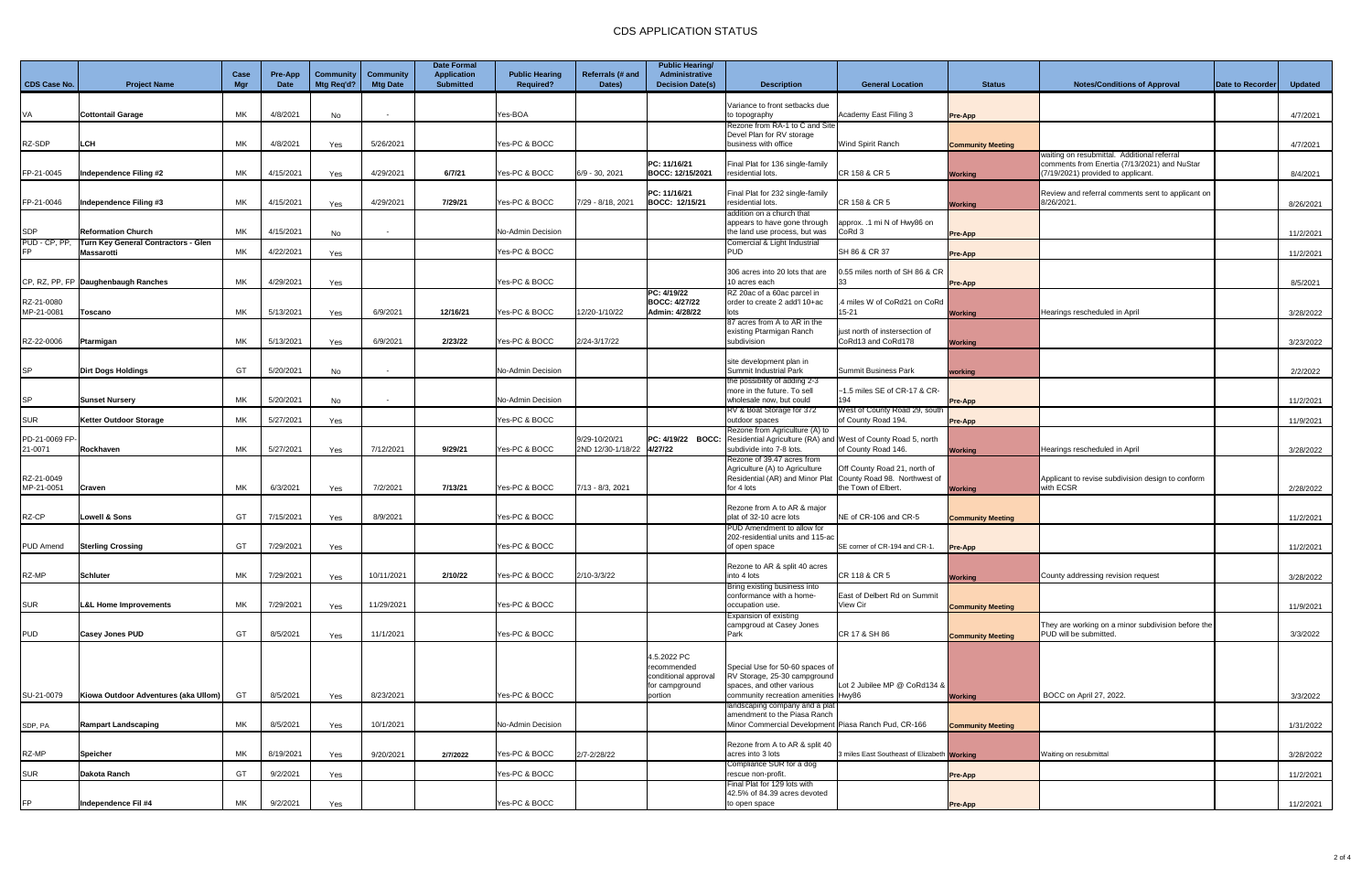|                          |                                      |             |                               |                         |                              | <b>Date Formal</b>                     |                                           |                                  | <b>Public Hearing/</b>                           |                                                                      |                                                               |                          |                                                                    |                         |                       |
|--------------------------|--------------------------------------|-------------|-------------------------------|-------------------------|------------------------------|----------------------------------------|-------------------------------------------|----------------------------------|--------------------------------------------------|----------------------------------------------------------------------|---------------------------------------------------------------|--------------------------|--------------------------------------------------------------------|-------------------------|-----------------------|
| <b>CDS Case No.</b>      | <b>Project Name</b>                  | Case<br>Mgr | <b>Pre-App</b><br><b>Date</b> | Community<br>Mtg Req'd? | Community<br><b>Mtg Date</b> | <b>Application</b><br><b>Submitted</b> | <b>Public Hearing</b><br><b>Required?</b> | Referrals (# and<br>Dates)       | <b>Administrative</b><br><b>Decision Date(s)</b> | <b>Description</b>                                                   | <b>General Location</b>                                       | <b>Status</b>            | <b>Notes/Conditions of Approval</b>                                | <b>Date to Recorder</b> | <b>Updated</b>        |
|                          |                                      |             |                               |                         |                              |                                        |                                           |                                  |                                                  | Compliance SUR to allow for                                          | Robinson subdivision, Lot 3: CR-                              |                          |                                                                    |                         |                       |
| <b>SUR</b>               | <b>Hope Reigns Arabians</b>          | МK          | 9/23/2021                     | Yes                     | 11/10/2021                   |                                        | Yes-PC & BOCC                             |                                  |                                                  | horse facility on 20 acres.                                          | , 1/8-mi N of CR-146                                          | <b>Community Meeting</b> |                                                                    |                         | 11/15/2021            |
| FP-21-0090               | Delbert Hill, Filing 2               | МK          | 9/30/2021                     | Yes                     | 11/1/2021                    | 12/21/21                               | Yes-PC & BOCC                             | 12/21-1/11/22                    | PC: 4/19/22<br>BOCC: 5/11/22                     | Second filing on Lot 4 (86-acre,<br>8 lots) in Delbert Hill          | <b>Delbert Hills</b>                                          | <b>Working</b>           | Hearings scheduled                                                 |                         | 3/29/2022             |
|                          |                                      |             |                               |                         |                              |                                        |                                           | 1st 12/28-1/18/22                |                                                  | Development of McDonald's                                            |                                                               |                          |                                                                    |                         |                       |
| SP-21-0087<br>PA-21-0092 | <b>McDonald's</b>                    | МK          | 9/30/2021                     | No                      |                              | 12/28/21                               | No-Admin Decision                         | 2nd 2/10-24 3rd:<br>$3/22 - 4/5$ |                                                  | restaurant/drive thru in Wild<br>Pointe.                             | Wild Pointe Lot 1                                             | <b>Working</b>           | 3rd submittal made by applicant for review.                        |                         | 3/29/2022             |
|                          |                                      |             |                               |                         |                              |                                        |                                           |                                  | PC: 4/19/22                                      | Compliance rezone from A to I                                        | 0.5-mi east of CR-13 on CR-                                   |                          |                                                                    |                         |                       |
| RZ-21-0073               | Potestio                             | МK          | 10/20/2021                    | Yes                     | 11/15/2021                   | 12/6/21                                | Yes-PC & BOCC                             | 12/6-12/27/21                    | <b>BOCC: 5/11/22</b>                             | for an existing auto business                                        | 174                                                           | <b>Working</b>           | Hearings scheduled                                                 |                         | 3/21/2022             |
|                          |                                      |             |                               |                         |                              |                                        |                                           |                                  |                                                  | Two rezones from A to AR and<br>minor plats for two adjacent 40-     |                                                               |                          | Project to split into 2 separate RZ-MPs after community            |                         |                       |
| RZ-MP                    | Konkel                               | МK          | 10/27/2021                    | Yes                     | 12/1/2021                    |                                        | Yes-PC & BOCC                             |                                  |                                                  | acre properties.                                                     | CR-132/Douglas Co. Line                                       | <b>Community Meeting</b> | meeting                                                            |                         | 12/1/2021             |
| ИP                       | Reynoso                              |             |                               |                         |                              |                                        | No-Admin Decision                         |                                  |                                                  | Minor subdivision of 33-acres<br>into 3 lots of 10+ acres            | 0.2-mi north of SH-86 on CR-33 Pre-App                        |                          |                                                                    |                         |                       |
|                          |                                      | МK          | 10/27/2021                    | No                      |                              |                                        |                                           |                                  |                                                  |                                                                      |                                                               |                          |                                                                    |                         | 11/1/2021             |
|                          |                                      |             |                               |                         |                              |                                        |                                           |                                  |                                                  |                                                                      |                                                               |                          |                                                                    |                         |                       |
| RZ-MP                    | Parra                                | МK          | 10/27/2021                    | Yes                     |                              |                                        | Yes-PC & BOCC                             |                                  |                                                  | Rezone from A to AR, and<br>divide of 35-acres into 3 lots           | Lot 9, Wolf Creek Estates                                     | Pre-App                  |                                                                    |                         | 11/1/2021             |
|                          |                                      |             |                               |                         |                              |                                        |                                           |                                  |                                                  |                                                                      |                                                               |                          |                                                                    |                         |                       |
| RZ-21-0093               |                                      |             |                               |                         |                              |                                        |                                           |                                  |                                                  | Rezone from A to AR, and<br>divide of 35-acres into 3 lots.          |                                                               |                          |                                                                    |                         |                       |
| MP-21-0094               | <b>Brewer</b>                        | МK          | 10/27/2021                    | Yes                     | 12/6/2021                    | 12/28/21                               | Yes-PC & BOCC                             | 12/28-1/18/22                    |                                                  | Potentially one lot to be zoned C Lot 3, Vista Ridge (CR-194)        |                                                               | <b>Working</b>           |                                                                    |                         | 1/24/2022             |
|                          |                                      |             |                               |                         |                              |                                        |                                           |                                  |                                                  |                                                                      |                                                               |                          |                                                                    |                         |                       |
|                          |                                      |             |                               |                         |                              |                                        |                                           |                                  |                                                  | Rezone A to AR, split of 40                                          |                                                               |                          |                                                                    |                         |                       |
| RZ-MP                    | Frenkel                              | МK          | 11/3/2021                     | Yes                     | 3/28/2022                    |                                        | Yes-PC & BOCC                             |                                  |                                                  | acres to 4-10 acre lots                                              | SW of CR-3 & SH-86                                            | <b>Community Meeting</b> |                                                                    |                         | 12/6/2021             |
|                          |                                      |             |                               |                         |                              |                                        |                                           |                                  |                                                  | ossible rezone and lot split to<br>create business lots. Also partly |                                                               |                          |                                                                    |                         |                       |
|                          |                                      |             |                               |                         |                              |                                        |                                           |                                  |                                                  | an effort to bring ChalkBox into CoRd 166 just east of DB Speed &    |                                                               |                          |                                                                    |                         |                       |
| RZ-MP                    | <b>Cricket Circle</b>                | МK          | 11/18/2021                    | Yes                     |                              |                                        | Yes-PC & BOCC                             |                                  |                                                  | compliance.                                                          | south of Prairie Trail Ranches                                | <b>Pre-App</b>           |                                                                    |                         | 12/9/2021             |
|                          |                                      |             |                               |                         |                              |                                        |                                           |                                  |                                                  | Existing unpermitted Ham radio                                       |                                                               |                          |                                                                    |                         |                       |
| MSUR                     | <b>Ham Radio Tower</b>               | МK          | 12/2/2021                     | Yes                     |                              |                                        | No-Admin Decision                         |                                  |                                                  | tower over allowable height                                          | Parker Hylands                                                | Pre-App                  |                                                                    |                         | 12/9/2021             |
|                          |                                      |             |                               |                         |                              |                                        |                                           |                                  |                                                  | Rezone a 10-acre portion of a<br>42-acre lot from A to AR and        |                                                               |                          |                                                                    |                         |                       |
|                          |                                      |             |                               |                         |                              |                                        |                                           |                                  |                                                  | minor plat to split the 10-acres                                     | NW corner of CR74-82 & N                                      |                          |                                                                    |                         |                       |
| RZ-MP                    | Gale                                 | MK          | 12/9/2021                     | Yes                     | 3/10/2022                    |                                        | Yes-PC & BOCC                             |                                  |                                                  |                                                                      | <b>Elbert Rd</b>                                              | <b>Community Meeting</b> |                                                                    |                         | 12/9/2021             |
| RZ-MP                    | Huck                                 | МK          | 12/16/2021                    | Yes                     | 1/25/2022                    | 3/24/22                                | Yes-PC & BOCC                             | 3/24-4/14/22                     |                                                  | plat of 2-3 lots                                                     | Rezone from A to AR and minor CR-17 approx. 1-mi north of SH- | <b>Working</b>           |                                                                    |                         | 3/24/2022             |
|                          |                                      |             |                               |                         |                              |                                        |                                           |                                  |                                                  | Special Use for cricket fields on                                    |                                                               |                          |                                                                    |                         |                       |
|                          |                                      |             |                               |                         |                              |                                        |                                           |                                  |                                                  | 12-acres of a 40-acre Ag                                             |                                                               |                          |                                                                    |                         |                       |
| <b>SUR</b>               | <b>Crickworld</b>                    | МK          | 12/16/2021                    | Yes                     | 1/24/2022                    | 2/23/22                                | Yes-PC & BOCC                             | 2/24-3/17/22                     |                                                  | property, with a small structure<br>for restrooms.                   | 1-mi. south of CR-102 & CR-41<br>intersection                 | <b>Working</b>           | Referral comments returned to applicant, waiting on<br>resubmittal |                         | 3/24/2022             |
|                          |                                      |             |                               |                         |                              |                                        |                                           |                                  |                                                  | Site Plan for a dog kenneling                                        |                                                               |                          |                                                                    |                         |                       |
| SDP                      | Wild Loon Ranch                      | GT          | 12/23/2021                    | No                      |                              |                                        | No-Admin Decision                         |                                  |                                                  | facility                                                             | CR 74-82 & El Paso Co. Line                                   | <b>Pre-App</b>           |                                                                    |                         | 12/27/2021            |
|                          |                                      |             |                               |                         |                              |                                        |                                           |                                  |                                                  | Rezoning of 180-acres from A<br>to AR and major plat of 10+          | Between Douglas Co. Line,                                     |                          |                                                                    |                         |                       |
| Major Devel              | Jensen Kauffman                      | GT          | 12/23/2021                    | Yes                     |                              |                                        | Yes-PC & BOCC                             |                                  |                                                  | acre lots                                                            | Chisholm & Wild Pointe.                                       | <b>Community Meeting</b> |                                                                    |                         | 3/3/2022              |
| EDZ SP                   | Kinsch EDZ Site Plan                 | МK          | 1/6/2022                      |                         |                              |                                        | Yes-BOCC                                  |                                  |                                                  | EDZ Site Plan on 49 acres<br>zoned Agriculture                       | 10.33 miles north of CR 13 & CR<br>158 intersection           |                          | Initial Pre-Application meeting held on 4/1/2021.                  |                         |                       |
|                          | RZ, MP, MSUR   Elizabeth Substation  | МK          | 1/6/2022                      | No<br>Yes               |                              |                                        | Yes-PC & BOCC                             |                                  |                                                  |                                                                      |                                                               | Pre-App<br>Pre-App       |                                                                    |                         | 11/2/2021<br>2/2/2022 |
| $\overline{\text{SUR}}$  | Touched by a Horse                   | GT          | 1/13/2022                     | Yes                     |                              |                                        | Yes-PC & BOCC                             |                                  |                                                  | Compliance SUR                                                       |                                                               | <b>Pre-App</b>           |                                                                    |                         | 3/3/2022              |
|                          |                                      |             |                               |                         |                              |                                        |                                           |                                  |                                                  | EDZ Site Plan to develop                                             |                                                               |                          |                                                                    |                         |                       |
| EDZ-SDP                  | <b>Goose Creek</b>                   | МK          | 1/13/2022                     | No                      |                              |                                        | Yes-BOCC                                  |                                  |                                                  | approx. 5-acre (2 lots) of a 33-<br>acre lot for RV storage          | CR-166, Porter Subdiv.                                        | <b>Pre-App</b>           |                                                                    |                         | 1/18/2022             |
|                          |                                      |             |                               |                         |                              |                                        |                                           |                                  |                                                  |                                                                      |                                                               |                          |                                                                    |                         |                       |
|                          |                                      |             |                               |                         |                              |                                        |                                           |                                  |                                                  | PUD Amendment to raise<br>density within the development             |                                                               |                          |                                                                    |                         |                       |
| PUD-A                    | Independence PUD Amend.              | МK          | 1/13/2022                     | Yes                     |                              |                                        | Yes-PC & BOCC                             |                                  |                                                  | and increase open space.                                             | Independence PUD                                              | Pre-App                  |                                                                    |                         | 1/18/2022             |
| Major Devel              | <b>Third Bridge</b>                  | МK          | 1/20/2022                     | Yes                     |                              |                                        | Yes-PC & BOCC                             |                                  |                                                  |                                                                      |                                                               | Pre-App                  |                                                                    |                         | 2/2/2022              |
|                          | Spring Valley Ranch 8                |             | 1/27/2022                     | Yes                     |                              |                                        | Yes-PC & BOCC                             |                                  |                                                  |                                                                      |                                                               | Pre-App                  |                                                                    |                         |                       |
|                          | <b>Spring Valley Ranch 9</b>         |             | 1/27/2022                     | Yes                     |                              |                                        | Yes-PC & BOCC                             |                                  |                                                  |                                                                      | A SW-NE line in the NW corner                                 | Pre-App                  |                                                                    |                         | 1/18/2022             |
| SUR                      | <b>Tenderfoot Phase 2</b>            | GT          | 2/3/2022                      | No                      |                              |                                        | No-Admin Decision                         |                                  |                                                  |                                                                      | of the county                                                 | Pre-App                  |                                                                    |                         | 3/3/2022              |
|                          |                                      |             |                               |                         |                              |                                        |                                           |                                  |                                                  | Rezone A to AR and major plat                                        |                                                               |                          |                                                                    |                         |                       |
| RZ-FP<br>EDZ             | <b>Phantom Creek</b><br>Owen Storage | МK<br>МK    | 2/3/2022<br>2/10/2022         | Yes                     |                              |                                        | Yes-PC & BOCC                             |                                  |                                                  | of ten 10-acre lots                                                  | CR-21 & Pronghorn Ave<br>CR-13, Floral Subv.                  | Pre-App<br>Pre-App       |                                                                    |                         | 2/8/2022<br>2/8/2022  |
| PUD-MP                   | <b>Systems Properties</b>            | GT          | 2/10/2022                     | Yes                     |                              |                                        | Yes-PC & BOCC                             |                                  |                                                  |                                                                      | CR-13 & CR-146                                                | <b>Community Meeting</b> |                                                                    |                         | 3/3/2022              |
|                          |                                      |             |                               |                         |                              |                                        |                                           |                                  |                                                  | RV Storage facility with indoor                                      |                                                               |                          |                                                                    |                         |                       |
| SUR                      | Ponderosa Storage                    | МK          | 2/17/2022                     | Yes                     |                              |                                        | Yes-PC & BOCC                             | 1st: 6/2 - 22, 2021              |                                                  | and outdoor bays.                                                    | SH-86, 0.75mi west of CR-105 Pre-App                          |                          |                                                                    |                         | 2/8/2022              |
|                          |                                      |             |                               |                         |                              |                                        |                                           | 2nd: 7/20 - 8/2,                 | PC: 10/19/2021                                   |                                                                      |                                                               |                          |                                                                    |                         |                       |
| SR-21-0044               | Miller Ranch Service Plan            | GT          | n/a                           | No                      |                              | 6/2/21                                 | Yes-PC & BOCC                             | 2021                             | BOCC: 1/26/2022                                  | Service Plans updates                                                | County Roads 154 and 29                                       | <b>Working</b>           | BOCC approved with conditions.                                     |                         | 3/3/2022              |
| VA-21-0055               | Elbridge                             | МK          | n/a                           |                         |                              |                                        | Yes-BOA                                   | $8/5 - 8/26$                     |                                                  | Variance to recorded front<br>setback on new build                   | Independence PUD                                              |                          |                                                                    |                         |                       |
|                          |                                      |             |                               | No                      |                              |                                        |                                           |                                  |                                                  |                                                                      |                                                               | <b>Working</b>           |                                                                    |                         | 12/9/2021             |